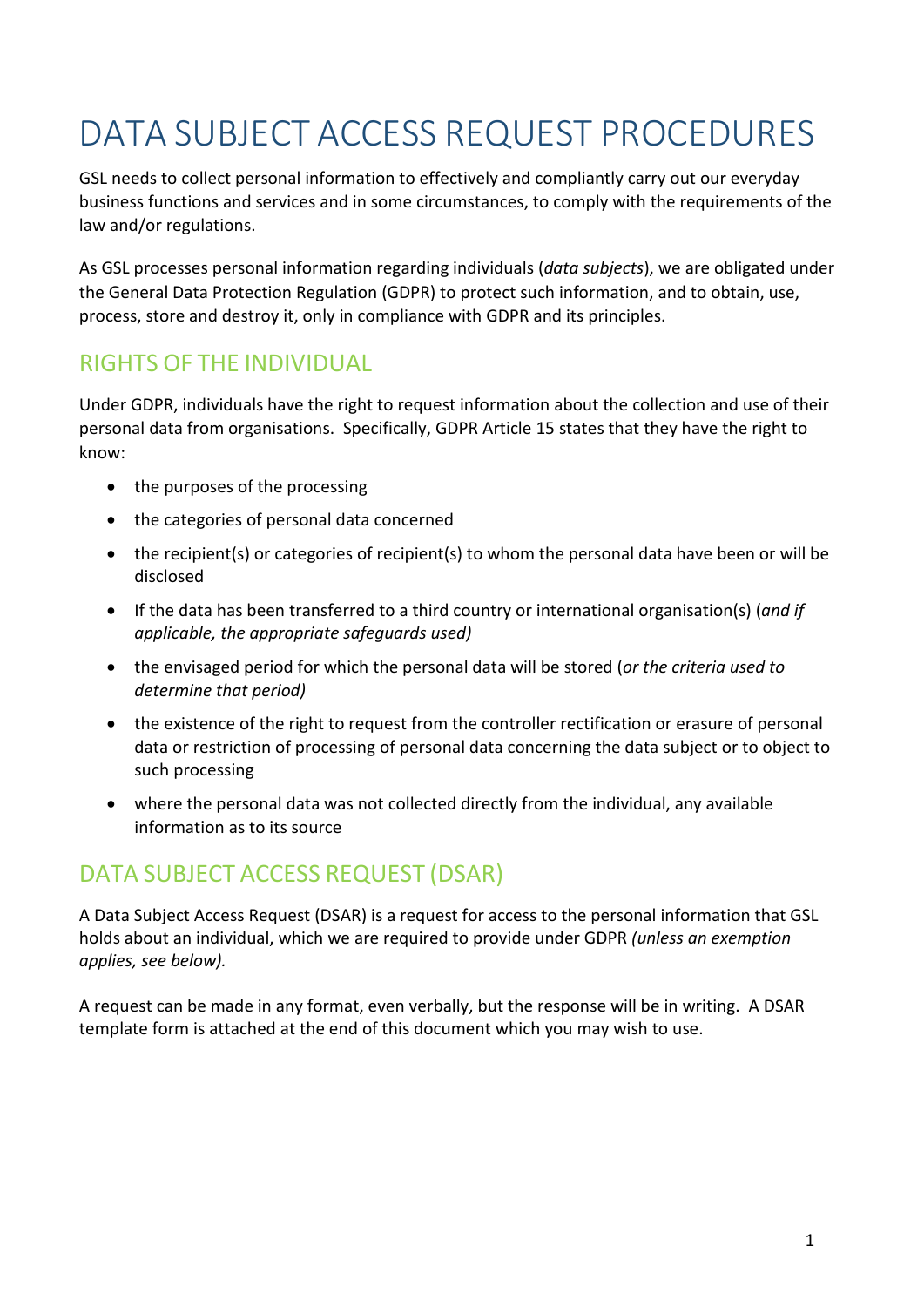## DSAR PROCEDURES

#### **Identity Verification**

We will use all reasonable measures to verify the identity of the individual making the access request.

The initial request for information will be used in the first instance to verify your identity. Where this is insufficient we will ask you to provide evidence of your identity prior to actioning any request. This is to protect your information and rights. Proof of ID will only be used for identification purposes, and will not be retained.

If a third party, relative or representative is requesting the information on your behalf, we will verify their authority to act for you and may contact you to confirm their identity and gain your authorisation prior to actioning any request.

#### **Information Gathering**

If you have provided enough information in your DSAR to collate the personal information held about you, we will gather all forms (*hard-copy, electronic etc*) within the timeframes specified below. If we do not have enough information to locate your records, we will contact you for further details.

#### **Information Provision**

Once we have collated all the personal information held about you, we will send this to you in writing. Where the request is made by electronic means, we will provide the information in email format unless an alternative is requested.

#### FEES AND TIMEFRAMES

GSL aims to provide the requested information within 30 days from the date the request is received or in the case of requiring ID verification or additional information, from the date when this further information has been provided. Where the retrieval or provision of information is particularly complex or is subject to a valid delay, the period may be extended by two further months. If this is the case, we will write to you within 30 days and keep you informed of the delay and provide the reasons.

Data Subject Access Requests are provided free of charge but if further copies are requested by the individual, it may incur a fee to cover our administration costs.

### YOUR OTHER RIGHTS

Under GDPR, you have the right to request rectification of any inaccurate data held by us. Where we are notified of inaccurate data, and agree that the data is incorrect, we will amend the details immediately as directed by you and make a note on the system *(or record)* of the change and reasons.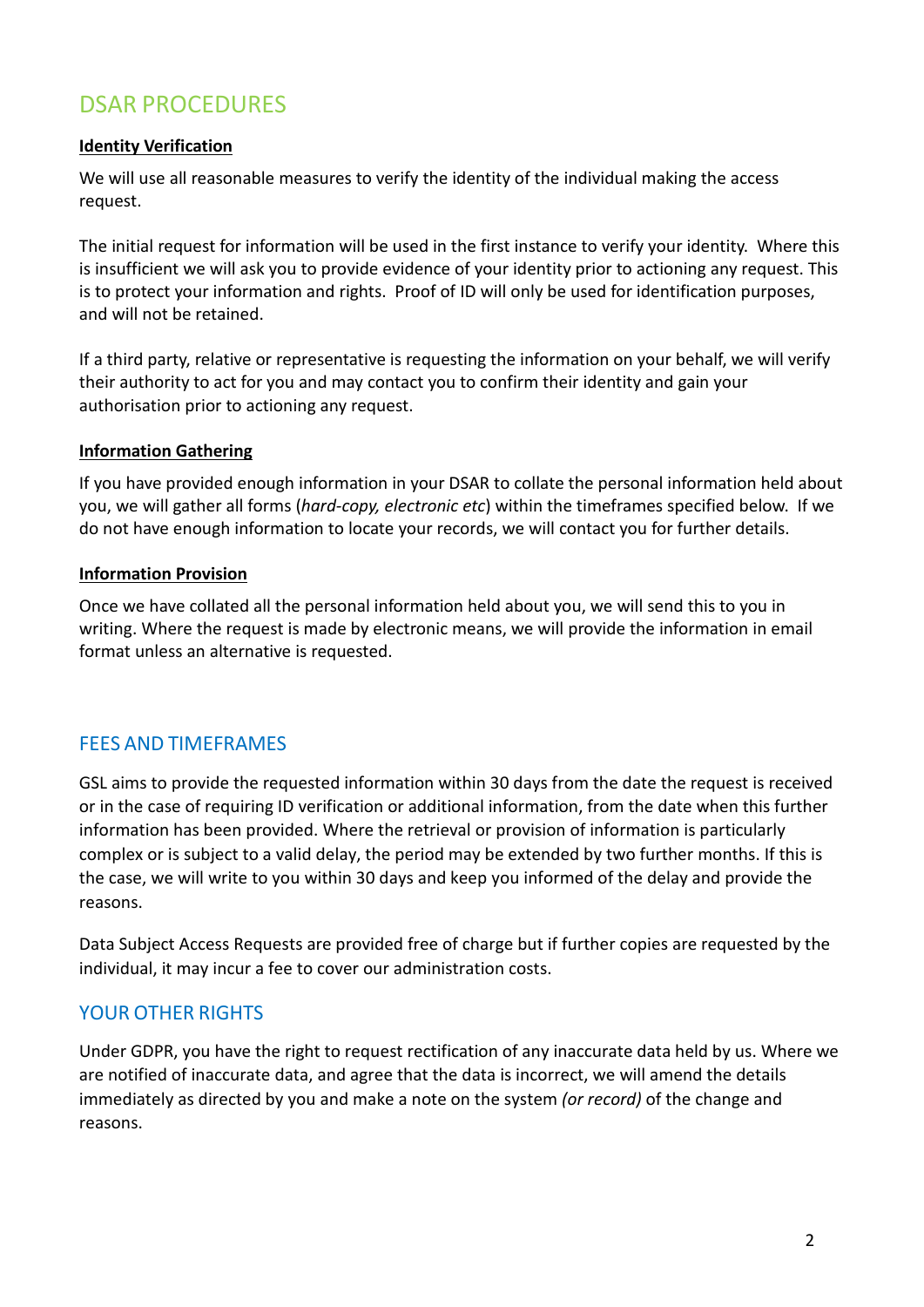We will rectify the errors within 30 days and inform you in writing of the correction and where applicable, provide the details of any third-party to whom the data has been disclosed.

If for any reason, we are unable to act in response to a request for rectification and/or data completion, we will always provide a written explanation to you and inform you of your right to complain to the Supervisory Authority.

In certain circumstances, you may also have the right to request from GSL, the erasure of personal data or to restrict the processing of personal data where it concerns your personal information; as well as the right to object to such processing. You can use the contact details below to make such requests. Please note that as an historical organisation, GSL are permitted to archive some material in the public interest.

## RESTRICTIONS & EXEMPTIONS

GDPR contains certain restrictions/exemptions from the provision of personal information. For example:-

- Individuals can only request information about themselves, not other people. Therefore, if the information requested (ie email correspondence) includes other people's data such as names, email addresses, or other information which can be used to identify individuals, this may be redacted or refused under GDPR Article 23(1i) *the protection of the data subject or the rights and freedoms of others*
- Chartership Code of Conduct investigations may be similarly restricted/exempted as they fall under GDPR Article 23(1g) *the prevention, investigation, detection and prosecution of breaches of ethics for regulated professions*

If one or more of these restrictions applies to your subject access request, the information we provide may be redacted. Where it is refused in its entirety, we shall inform you at the earliest convenience, or at the latest, within 30 days of receipt of the request.

We will provide you with the reasons for restricting or refusing your request and the possibility of lodging a complaint with the Supervisory Authority. Details of how to contact the Supervisory Authority are laid out below.

## SUBMISSION & LODGING A COMPLAINT

To submit your DSAR, you can contact us at: -

Data Protection Officer The Geological Society of London Burlington House Piccadilly London W1J 0BG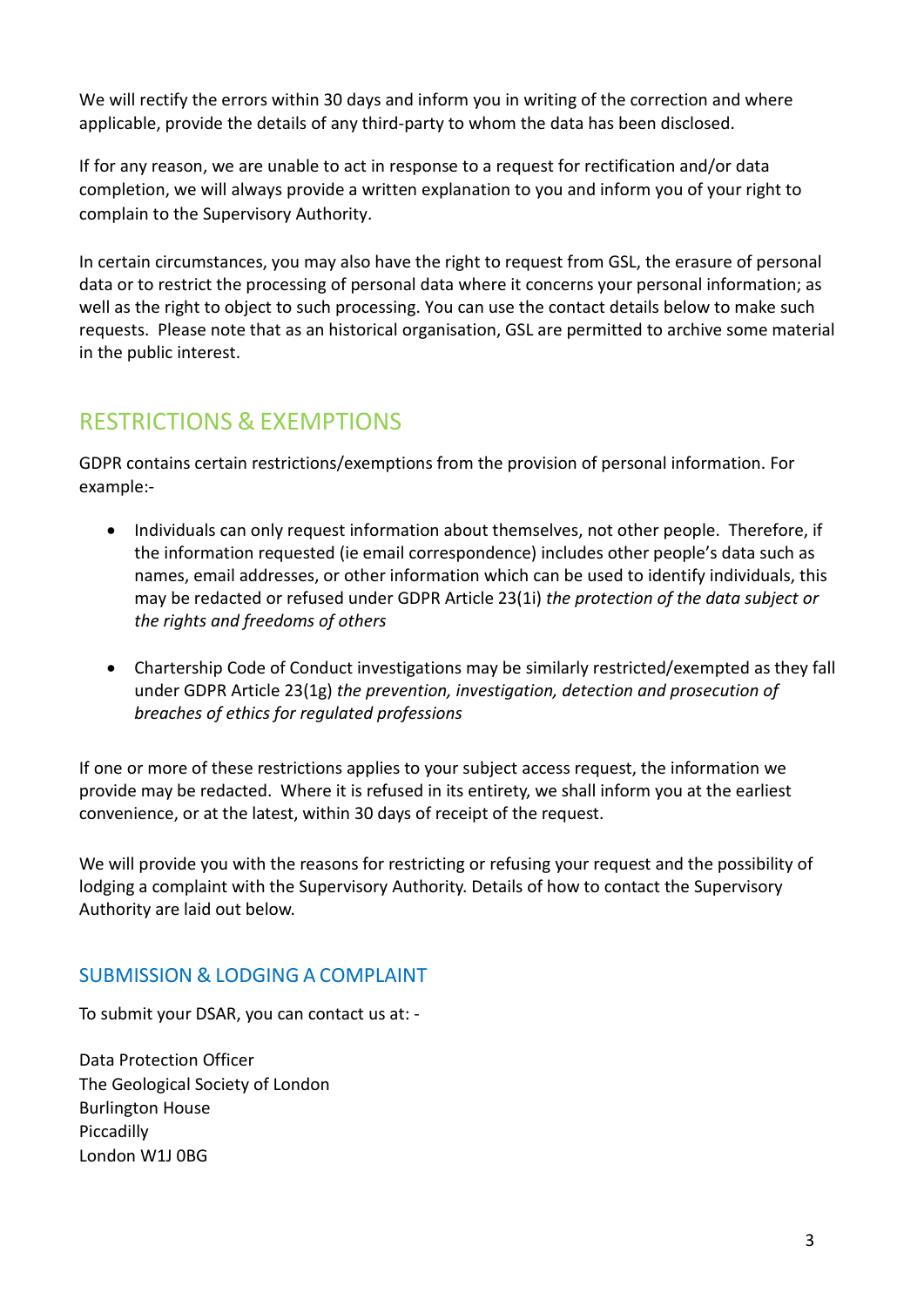Email: [dpo@geolsoc.org.uk](mailto:dpo@geolsoc.org.uk)

## SUPERVISORY AUTHORITY

If you dissatisfied with our actions, you have the right to lodge a complaint with the Supervisory Authority.

Information Commissioner's Office Wycliffe House Water Lane Wilmslow Cheshire SK9 5AF

Email: [enquiries@ico.org.uk](mailto:enquiries@ico.org.uk)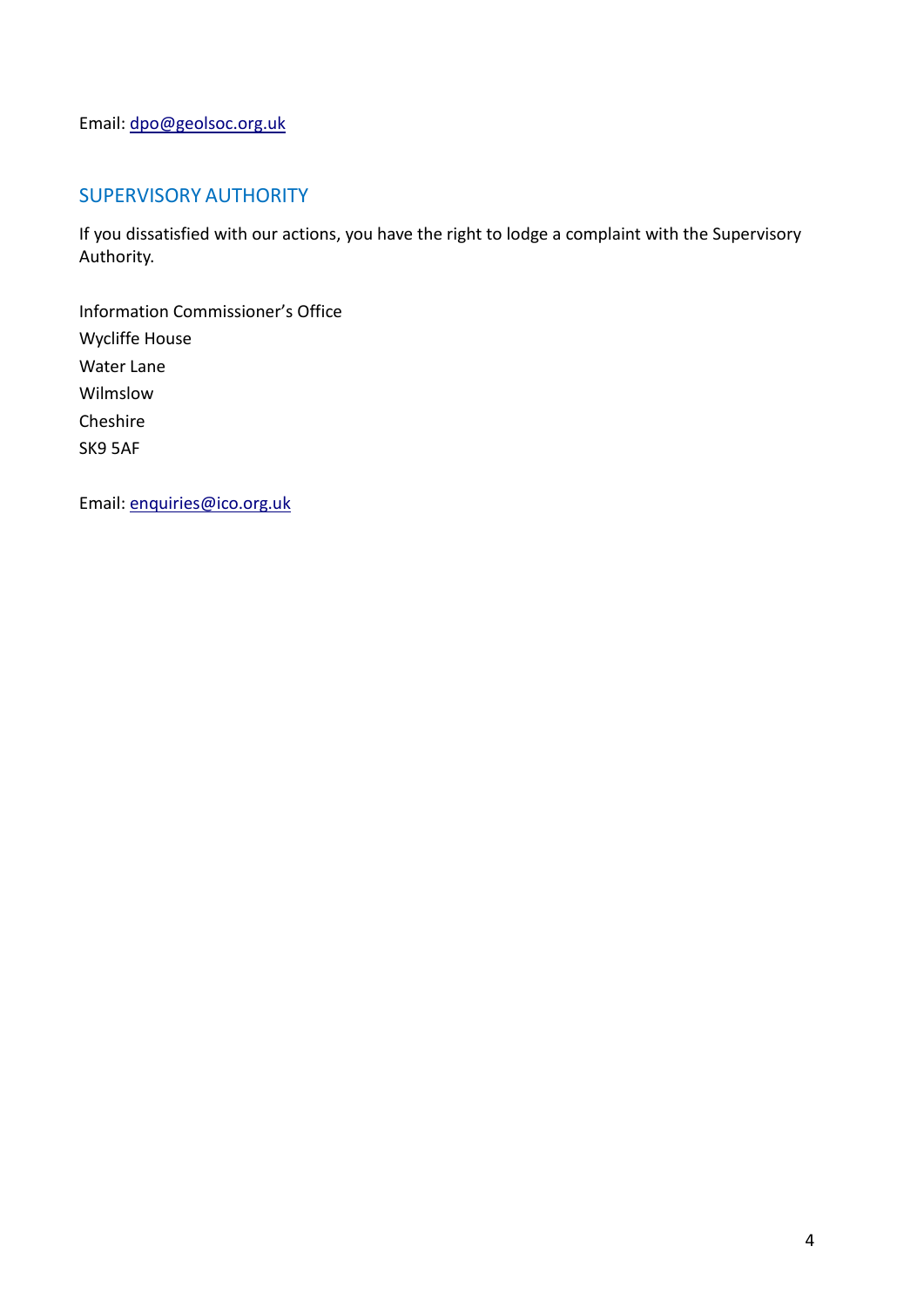# DATA SUBJECT ACCESS REQUEST FORM

You can use this form to request information about, and access to any personal data we hold about you. Details of where to send the form can be found at the end. To ensure your data is protected, we may ask you to provide proof of identification before we proceed with your request.

The information given in this form will only be used to process your DSAR and for no other purpose. Please note that a record of your DSAR will be retained by GSL to demonstrate GDPR compliance.

| 1. DATA SUBJECT'S PERSONAL DETAILS:                                                                                |  |  |
|--------------------------------------------------------------------------------------------------------------------|--|--|
| Name:                                                                                                              |  |  |
| Fellowship no: (if applicable)                                                                                     |  |  |
| Date of birth:                                                                                                     |  |  |
| Email:                                                                                                             |  |  |
| <b>Address:</b>                                                                                                    |  |  |
|                                                                                                                    |  |  |
|                                                                                                                    |  |  |
| Preferred form of contact (ie email or post):                                                                      |  |  |
| Any other information that may help us to locate your personal data:                                               |  |  |
|                                                                                                                    |  |  |
|                                                                                                                    |  |  |
|                                                                                                                    |  |  |
| 2. SPECIFIC DETAILS OF THE INFORMATION REQUESTED:                                                                  |  |  |
|                                                                                                                    |  |  |
|                                                                                                                    |  |  |
|                                                                                                                    |  |  |
|                                                                                                                    |  |  |
|                                                                                                                    |  |  |
| 3. REPRESENTATIVES (only complete if you are acting as the representative for a data subject)                      |  |  |
| [Please Note: We may still need to contact the Data Subject where proof of authorisation or identity are required] |  |  |
| <b>Representative's Name:</b>                                                                                      |  |  |
| <b>Relationship to Data Subject:</b>                                                                               |  |  |
| <b>Telephone No:</b>                                                                                               |  |  |
| Email:                                                                                                             |  |  |
| <b>Representative's Address:</b>                                                                                   |  |  |
|                                                                                                                    |  |  |
|                                                                                                                    |  |  |